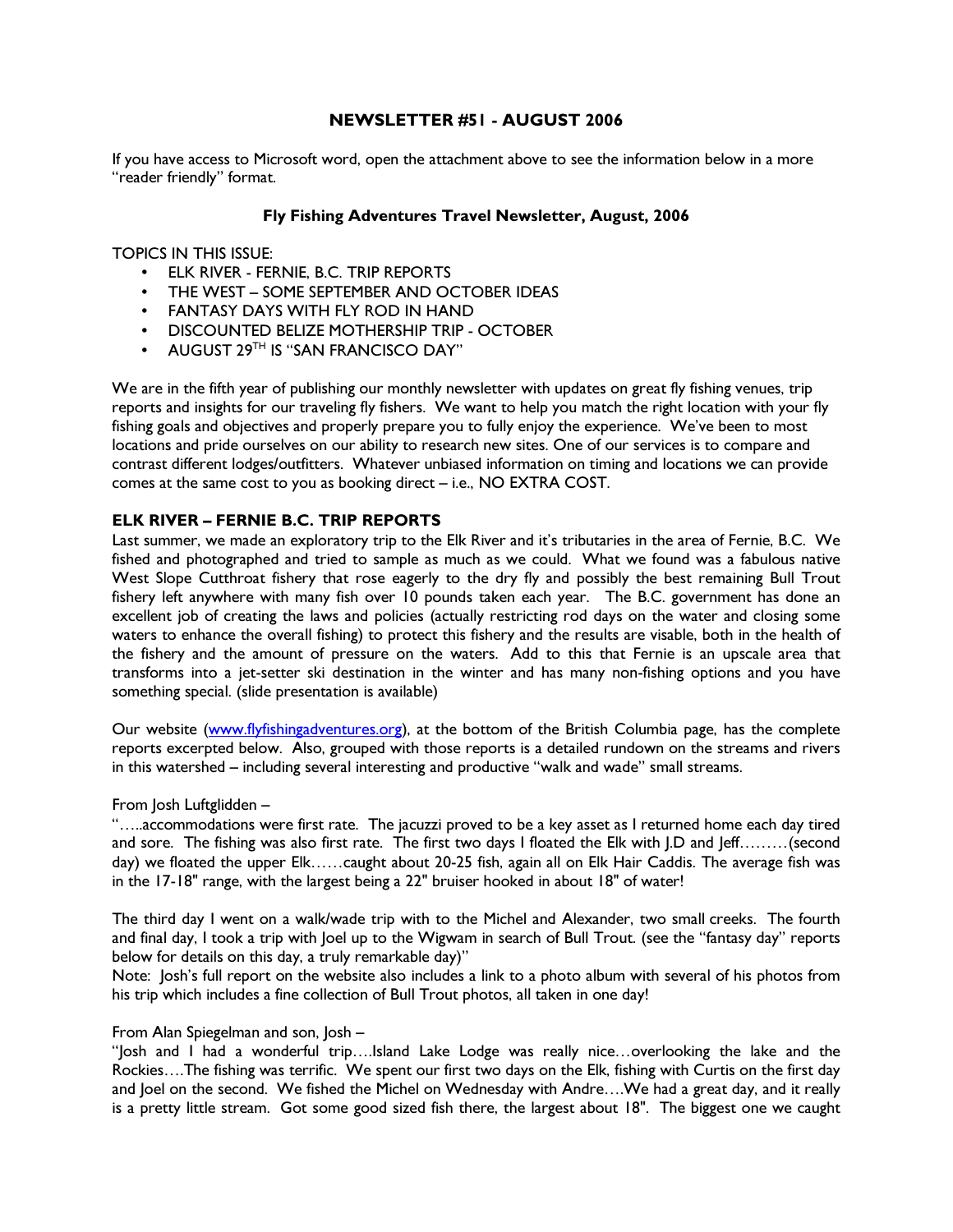on the Elk was 20"…..Everyone - the people at the lodge, the guides, the shops, etc. were really friendly and accommodating. All in all, we had a terrific vacation. Thanks for putting it together….Josh had a great time and I think he is now hooked on fly fishing. He said he'd go back in a minute, so I now have a partner to fish with. The guides were really helpful in teaching us - Josh learned how to fish and I picked up a lot of good tips on casting, etc."

#### From Jess Erickson and sons –

"My boys and I had a great time. The whole trip fully met our expectations. That includes the fish, the guides, the weather and our accommodations. We had great guides and they taught us a lot….Floating the Elk is great. And walking and wading Michel Creek and the Wigwam was good too. Beautiful streams! Island Lake is a spectacular place. I could take my wife there. The food was good and so was the service."

### THE WEST – SOME SEPTEMBER AND OCTOBER IDEAS

Some would argue that September can be the finest fly fishing month in many areas throughout the West. October can share that reputation if the weather holds. Crowds are gone and the waters offer the opportunity for more solitude than the summer crush. Some spots worth considering:

Independent Guides, Colorado: this is a new operation started by a group of guides who worked for years at Elk Creek Lodge. Elk Creek used to be the finest private waters fishery in the west before becoming totally private this year. These are quality guides who know this spectacular area of Colorado well and use their long term relationships to access private waters in many locations. Using an informal B & B for their base of operations, this is a program where the fishing can be outstanding and the costs more reasonable than a high end lodge. Great spot for a long weekend type getaway – Four nights with three days fishing is their specialty.

British Columbia - Fernie and the Blackwater River: September may be the best month for settled weather in B.C. (October can be a little "iffy") In eastern B.C., on the Elk River drainage (Fernie), the cutthroat are still rising to the surface and the Bull Trout are in their spawning mode. Although some waters are closed to protect the Bull Trout, others are available. In western B.C., this can be a wonderful time for the float trip on the Blackwater River with its prolific native rainbow trout fishery.

On the high end of the scale, if you like first class service and the best private waters fishing in the U.S., Three Forks Ranch in Northern Colorado has two open slots for five night trips in September still open. This has been described by one of our best clients as "decadent fly fishing" and it has received rave reviews from everyone we've sent up there.

# FANTASY FLY ROD DAYS AND EXPERIENCES

We reserve this column for those special days when the fishing gods smile on you and everything lines up perfect…..or you have one of those truly unforgettable experiences that can only happen with a fly rod in hand. For starters, here's our first fantasy Bull Trout experience:

From Josh Luftglidden on the Wigwam River (see Fernie reports above):

"The Bull Trout did not disappoint and the fishing was red hot all day.... I landed something like 15-20 monster Bull Trout. The average fish being around 28", with the two largest fish coming in at 34"-35". The fishing was so hot at one point that I was hooking a fish every 2-3 casts! The last fish of the day proved to be the biggest and hardest to net. He took off downstream as soon as he was hooked, and at one point he had me 100+ yards into my backing. We finally netted him almost a full mile from where he was hooked!"

On our July Labrador trip for giant brookies (see last months newsletter for details), Jeff Reinke had a day where he took 3 brookies over six pounds each, all on dry flies. That certainly qualifies for "fantasy stuff." However, he had a very memorable experience that merits this column. Many of the brookies are tagged and accurate records kept to track the movement and growth of these special fish in the watershed. On his first day, while fishing some caddis beds, Jeff took a 4.75# brookie. The guide tagged the fish before releasing